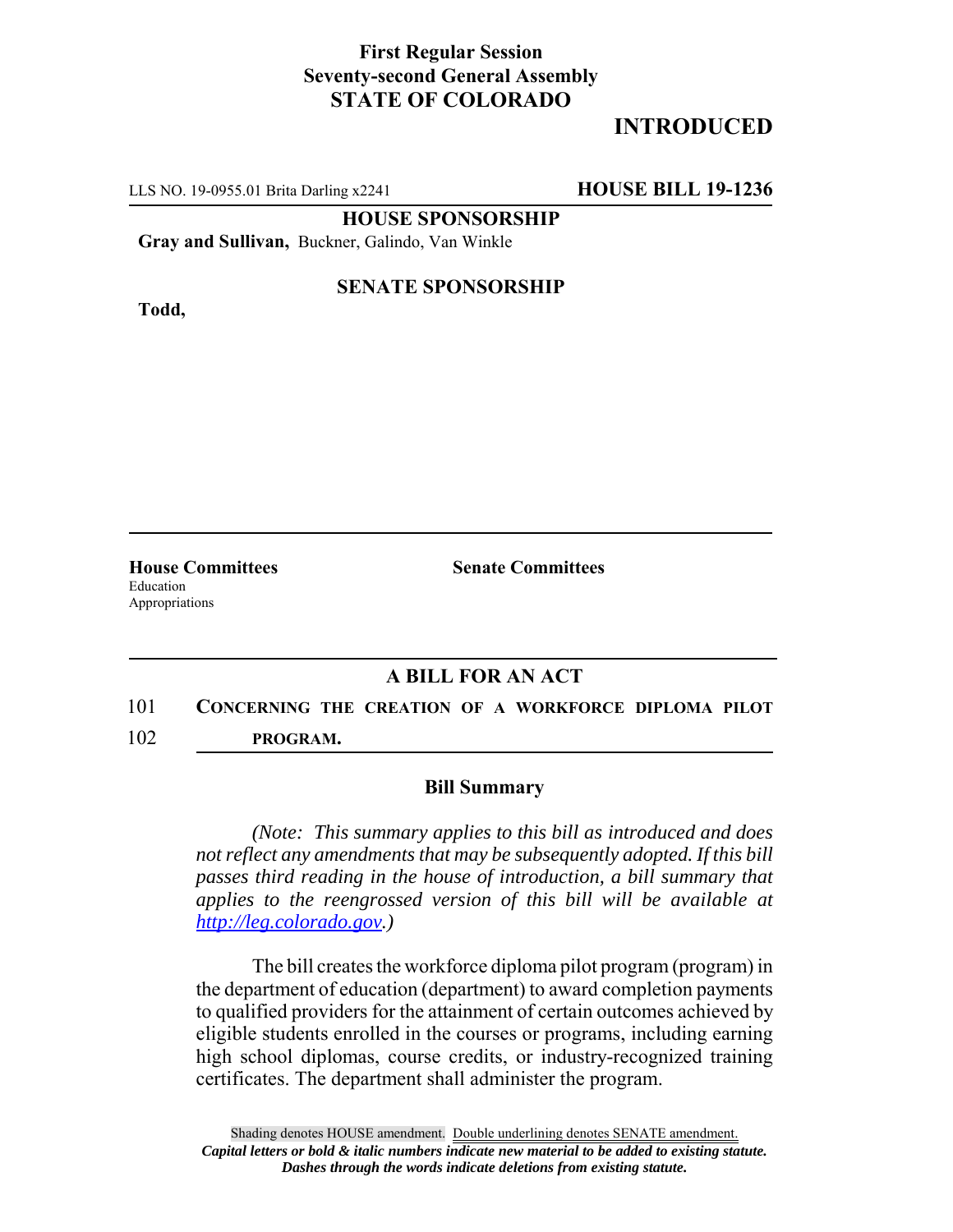Based on criteria listed in the bill, the department shall prepare a list of qualified providers. A qualified provider may be a public, nonprofit, or private accredited, degree-granting organization with at least 2 years of experience in providing adult dropout recovery services resulting in an accredited high school diploma, as well as other criteria.

The bill includes performance standards for qualified providers and allows the department to suspend or remove providers from the list of qualified providers for failing to meet those standards.

The bill sets forth the amount of the payments qualified providers receive for each performance goal met by their eligible students.

Qualified providers receiving payments must report certain information to the department. The department shall report to certain committees of the general assembly summarizing the information reported by qualified providers.

The bill repeals the program in 2022.

| $\mathbf{1}$   | Be it enacted by the General Assembly of the State of Colorado:     |
|----------------|---------------------------------------------------------------------|
| $\overline{2}$ | <b>SECTION 1.</b> In Colorado Revised Statutes, add article 10.3 to |
| $\overline{3}$ | title 22 as follows:                                                |
| $\overline{4}$ | <b>ARTICLE 10.3</b>                                                 |
| 5              | <b>Workforce Diploma Pilot Program</b>                              |
| 6              | $22 - 10.3 - 101.$<br>Legislative declaration. (1) THE GENERAL      |
| $\overline{7}$ | ASSEMBLY FINDS AND DECLARES THAT:                                   |
| 8              | (a) IN COLORADO, APPROXIMATELY FOUR HUNDRED THOUSAND                |
| 9              | ADULTS DO NOT HAVE A HIGH SCHOOL CREDENTIAL;                        |
| 10             | (b) RESEARCH SHOWS THAT AS MANY AS EIGHTY PERCENT OF THE            |
| 11             | INDIVIDUALS WHO LEFT HIGH SCHOOL WITHOUT A DIPLOMA DID SO FOR       |
| 12             | NONACADEMIC REASONS, INCLUDING THE NEED TO WORK TO SUPPORT          |
| 13             | THEMSELVES OR THEIR FAMILIES; BECOMING PARENTS; BULLYING OR         |
| 14             | SOCIAL ANXIETY; OR FALLING TOO FAR BEHIND TO GRADUATE ON TIME;      |
| 15             | (c) EDUCATION IS A SIGNIFICANT ECONOMIC DRIVER; ACCORDING           |
| 16             | TO COLUMBIA UNIVERSITY ECONOMIST, HENRY LEVIN, THE AVERAGE          |
| 17             | COST TO THE STATE FOR A STUDENT WHO DROPS OUT OF HIGH SCHOOL IS     |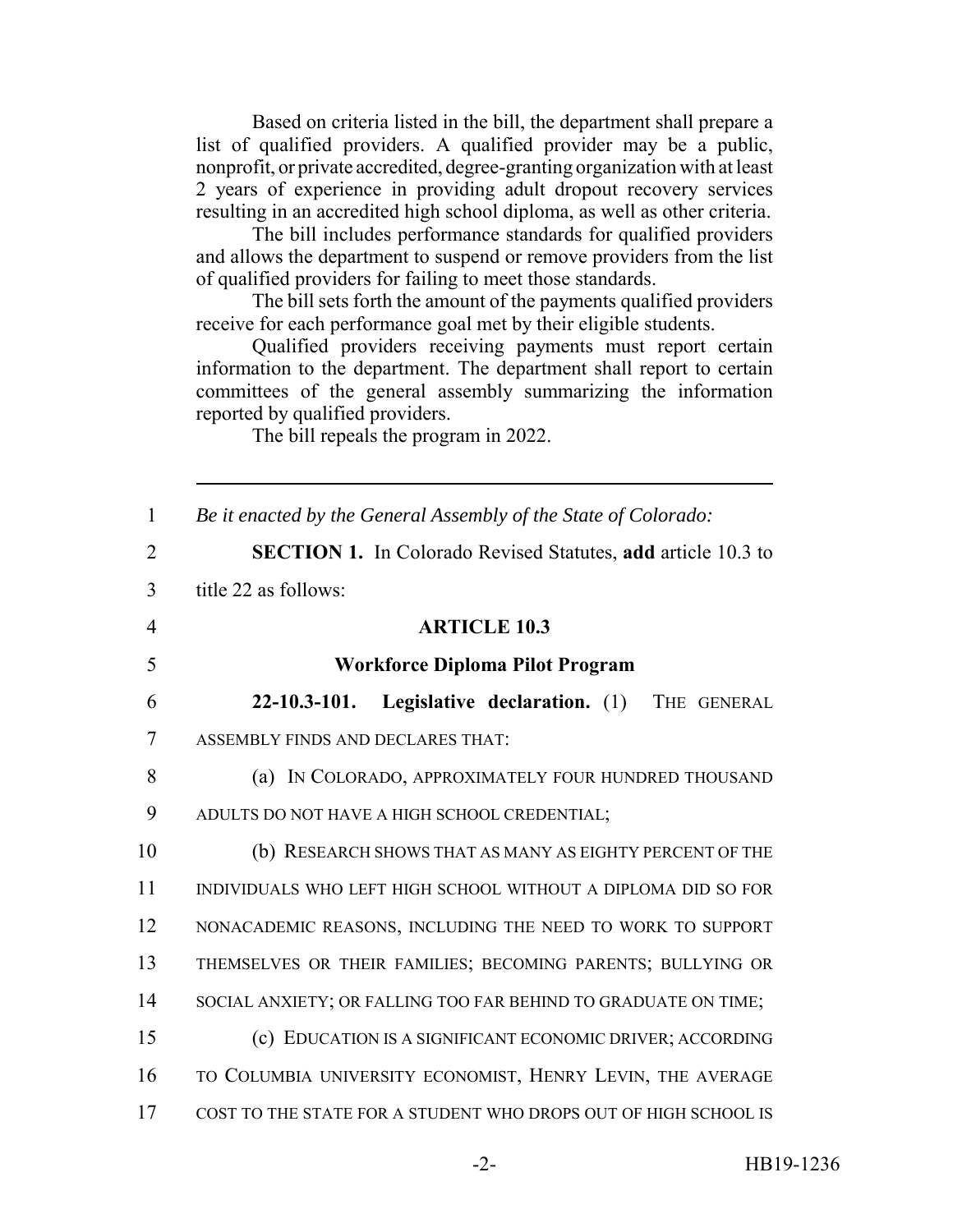TWO HUNDRED FIFTY-EIGHT THOUSAND TWO HUNDRED FORTY DOLLARS IN SOCIAL SERVICES, INCARCERATION EXPENSES, AND LOST INCOME FROM TAXES OVER THE INDIVIDUAL'S LIFETIME; AND

 (d) WHEN COMBINED WITH LOST WAGES, THE TOTAL OPPORTUNITY COST FOR ONE HIGH SCHOOL DROPOUT IS SEVEN HUNDRED FIFTY-FIVE THOUSAND NINE HUNDRED DOLLARS.

 (2) THEREFORE, THE GENERAL ASSEMBLY DECLARES THAT BY CREATING A WORKFORCE DIPLOMA PILOT PROGRAM THAT PROVIDES COLORADO ADULTS WITH THE OPPORTUNITY TO COMPLETE A HIGH SCHOOL DIPLOMA, WHILE TRANSFERRING THE RISK TO PROVIDERS WHO RECEIVE PERFORMANCE PAYMENTS ONLY WHEN THOSE STUDENTS MEET PERFORMANCE MILESTONES, THE STATE CAN BETTER MEET ITS WORKFORCE GOALS FOR FUTURE ECONOMIC GROWTH.

 **22-10.3-102. Definitions.** AS USED IN THIS ARTICLE 10.3, UNLESS 15 THE CONTEXT OTHERWISE REQUIRES:

 (1) "DEPARTMENT" MEANS THE DEPARTMENT OF EDUCATION CREATED AND EXISTING PURSUANT TO SECTION 24-1-115.

(2) "ELIGIBLE STUDENT" MEANS A STUDENT WHO:

(a) IS AT LEAST TWENTY-ONE YEARS OF AGE;

20 (b) IS A RESIDENT OF THE STATE OF COLORADO; AND

 (c) IS NOT RECEIVING STATE-FUNDED PAYMENTS FOR THE FULL 22 COST OF THE SAME COURSES OR PROGRAMS.

 (3) "PROGRAM" MEANS THE WORKFORCE DIPLOMA GRANT PILOT 24 PROGRAM CREATED IN SECTION 22-10.3-103.

 (4) "QUALIFIED PROVIDER" MEANS A PUBLIC, NONPROFIT, OR PRIVATE ACCREDITED, DIPLOMA-GRANTING INSTITUTION WITH AT LEAST TWO YEARS OF EXPERIENCE PROVIDING ADULT DROPOUT RECOVERY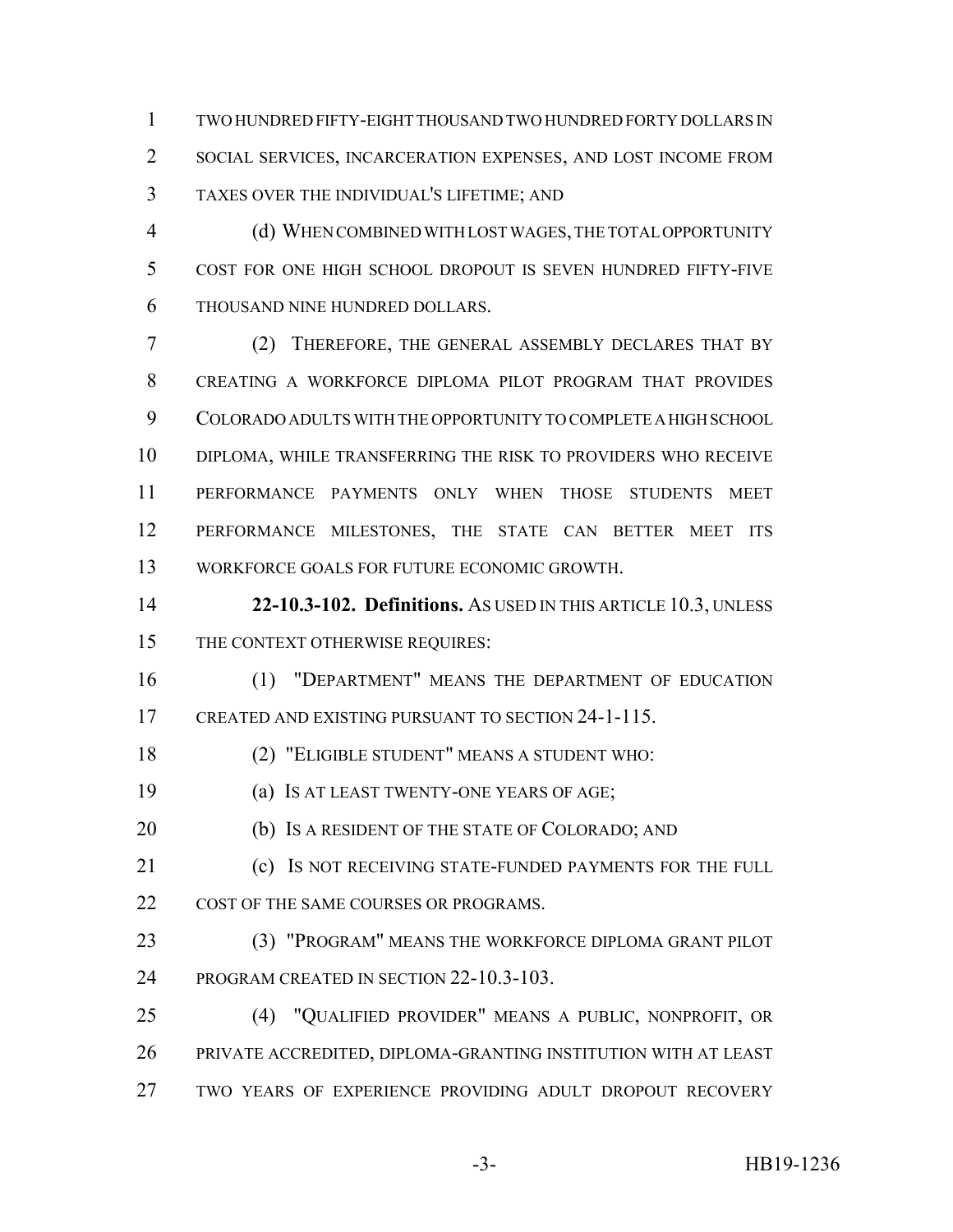SERVICES CULMINATING IN AN ACCREDITED HIGH SCHOOL DIPLOMA, INCLUDING RECRUITMENT, LEARNING PLAN DEVELOPMENT, AND PROACTIVE COACHING AND MENTORING, AND THAT MEETS THE CRITERIA SET FORTH IN SECTION 22-10.3-103 (3).

 **22-10.3-103. Workforce diploma pilot program - creation - payments - rules.** (1) THERE IS CREATED IN THE DEPARTMENT, IN THE OFFICE WITHIN THE DEPARTMENT THAT IS RESPONSIBLE FOR ADULT EDUCATION, THE WORKFORCE DIPLOMA PILOT PROGRAM TO PROVIDE PERFORMANCE PAYMENTS TO QUALIFIED PROVIDERS FOR ELIGIBLE STUDENTS ENROLLED IN A QUALIFIED PROVIDER'S COURSES OR PROGRAMS WHO ATTAIN CERTAIN OUTCOMES, AS DESCRIBED IN SUBSECTION (5) OF THIS SECTION.

 (2) ON OR BEFORE AUGUST 15, 2019, AND ON OR BEFORE AUGUST 15 EACH YEAR THEREAFTER, THE DEPARTMENT SHALL ISSUE A REQUEST FOR QUALIFICATIONS FOR PROVIDERS TO PARTICIPATE IN THE PROGRAM AS QUALIFIED PROVIDERS.

 (3) THE CRITERIA NECESSARY TO BE A QUALIFIED PROVIDER INCLUDES:

 (a) EXPERIENCE PROVIDING DROPOUT RECOVERY SERVICES, AS PROVIDED IN SECTION 22-10.3-102 (4);

 (b) THE ABILITY TO PROVIDE ACADEMIC SKILL INTAKE ASSESSMENT AND TRANSCRIPT EVALUATIONS;

**(c)** THE ABILITY TO DEVELOP A LEARNING PLAN THAT INTEGRATES 24 ACADEMIC REQUIREMENTS AND CAREER GOALS;

25 (d) THE ABILITY TO PROVIDE ALL COURSES NECESSARY TO MEET OR EXCEED THE STATE BOARD OF EDUCATION'S HIGH SCHOOL GRADUATION REQUIREMENTS TO ACHIEVE A HIGH SCHOOL DIPLOMA;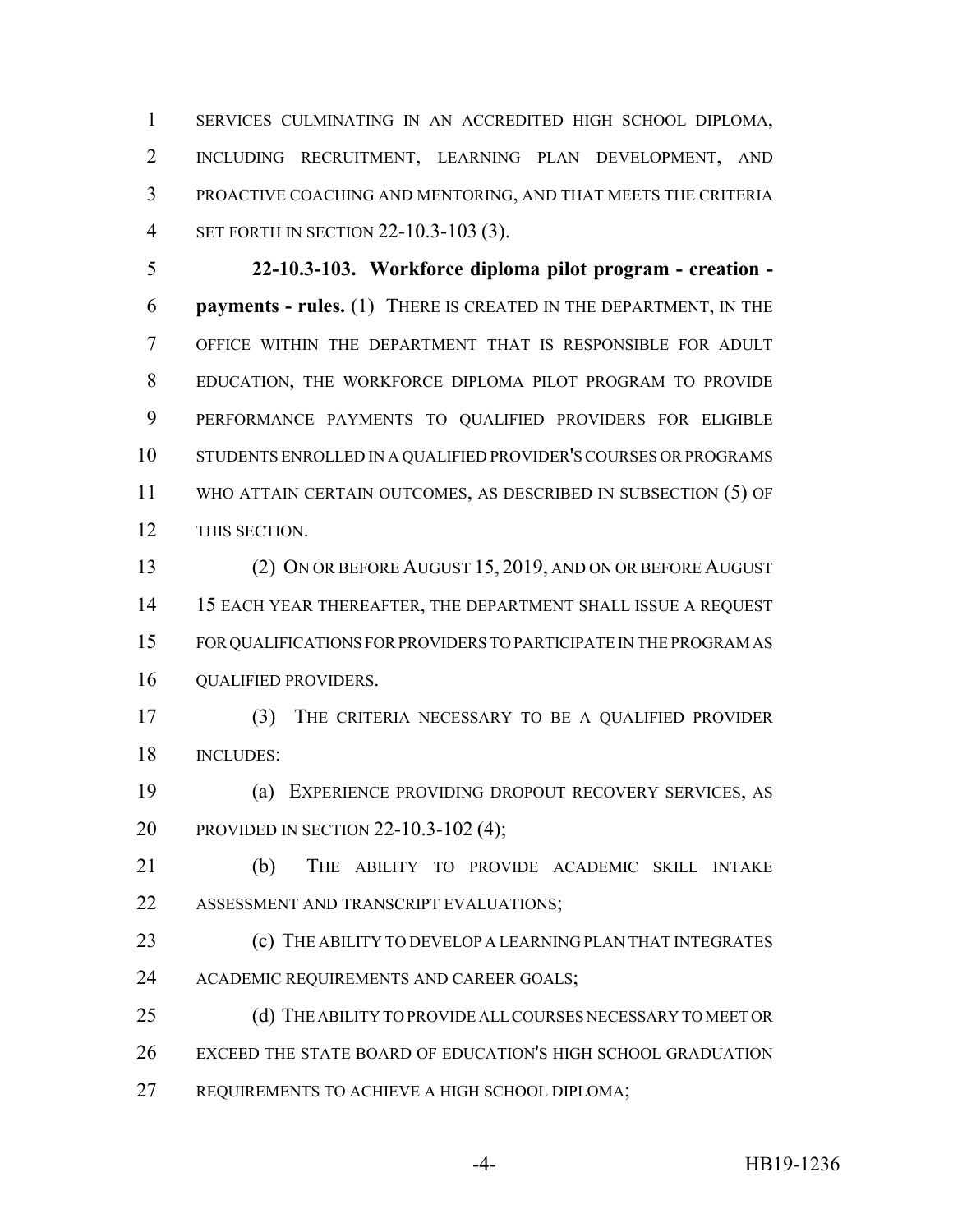(e) THE ABILITY TO PROVIDE REMEDIAL COURSE WORK IN 2 LITERACY AND NUMERACY;

 (f) THE ABILITY TO PROVIDE A RESEARCH-VALIDATED ACADEMIC RESILIENCY ASSESSMENT AND INTERVENTION;

 (g) THE ABILITY TO PROVIDE EMPLOYABILITY SKILLS DEVELOPMENT ALIGNED TO EMPLOYER NEEDS;

 (h) THE ABILITY TO PROVIDE CAREER PATHWAYS COURSE WORK; (i) THE ABILITY TO PROVIDE PREPARATION FOR INDUSTRY-RECOGNIZED CREDENTIALS;

 (j) THE ABILITY TO PROVIDE CAREER PLACEMENT SERVICES; AND (k) HIGH SCHOOL DIPLOMA ACCREDITATION BY A RECOGNIZED REGIONAL ACCREDITING BODY OR CONSOLIDATION REGIONAL ACCREDITING BODY.

14 (4) (a) THE DEPARTMENT SHALL REVIEW QUALIFICATIONS FROM PROVIDERS SUBMITTED PURSUANT TO SUBSECTION (2) OF THIS SECTION TO DETERMINE WHETHER THE PROVIDER MEETS THE CRITERIA TO BE A QUALIFIED PROVIDER UNDER THE PROGRAM. WITHIN THIRTY DAYS AFTER 18 SUBMISSION OF QUALIFICATIONS PURSUANT TO SUBSECTION (2) OF THIS SECTION, THE DEPARTMENT SHALL PUBLISH A LIST OF PROVIDERS THAT MEET THE CRITERIA FOR A QUALIFIED PROVIDER PURSUANT TO SUBSECTION (3) OF THIS SECTION. A QUALIFIED PROVIDER IS ELIGIBLE FOR PROGRAM PAYMENTS FOR OUTCOMES ACHIEVED THIRTY OR MORE DAYS AFTER THE DEPARTMENT PUBLISHES THE LIST OF QUALIFIED PROVIDERS.

**(b) ONCE THE DEPARTMENT DETERMINES THAT A PROVIDER IS A** 25 QUALIFIED PROVIDER UNDER THE PROGRAM, THE PROVIDER REMAINS A QUALIFIED PROVIDER WITHOUT THE NEED TO REAPPLY ANNUALLY, UNLESS THE PROVIDER IS REMOVED BY THE DEPARTMENT FROM THE LIST OF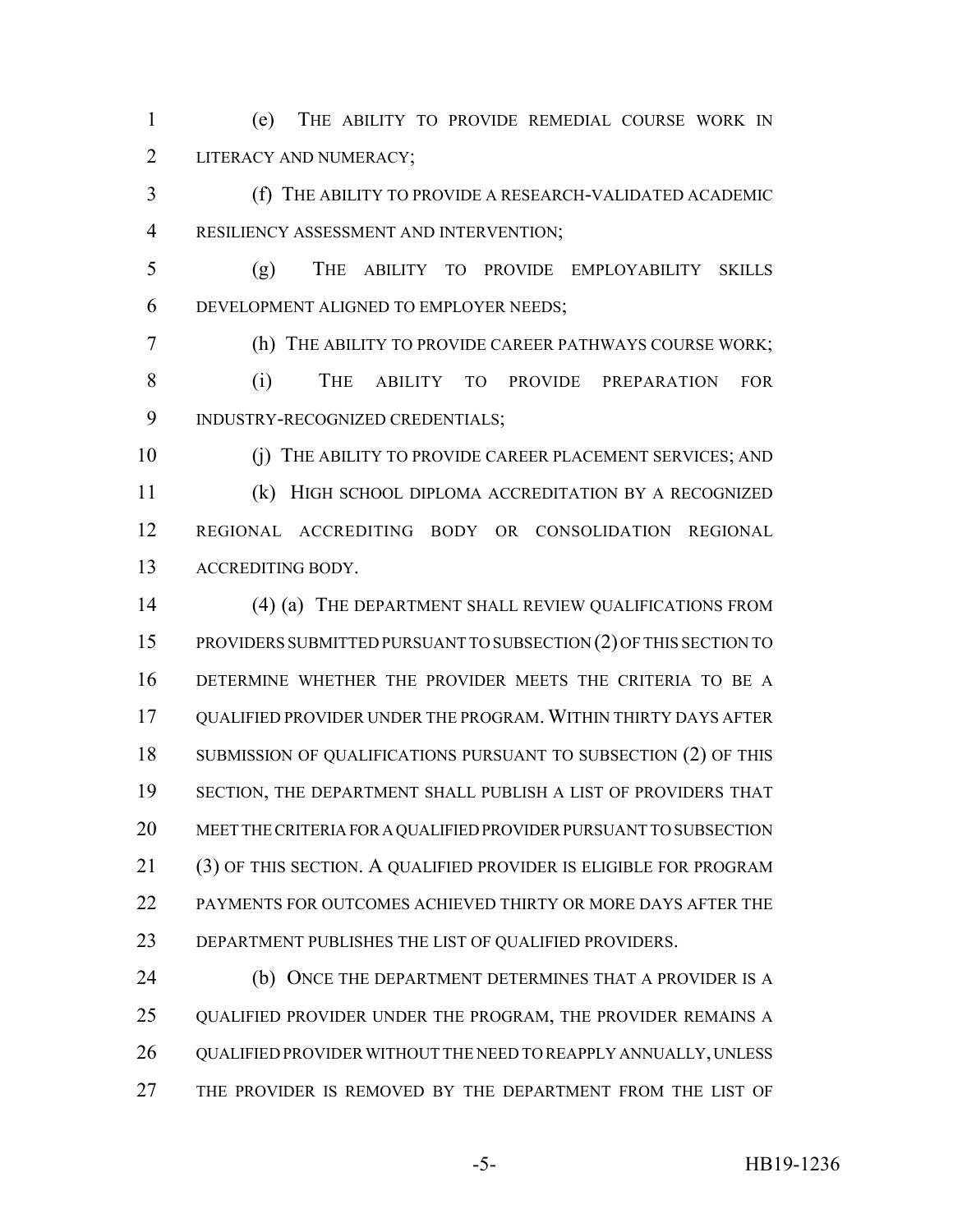QUALIFIED PROVIDERS PURSUANT TO SUBSECTION (7) OF THIS SECTION.

 (5) (a) EXCEPT AS PROVIDED IN SUBSECTION (5)(b) OF THIS SECTION, THE DEPARTMENT SHALL DISBURSE PAYMENTS TO QUALIFIED PROVIDERS IN THE FOLLOWING AMOUNTS FOR EACH ELIGIBLE STUDENT'S COMPLETION OR ATTAINMENT OF THE FOLLOWING OUTCOMES:

 (I) TWO HUNDRED FIFTY DOLLARS FOR COMPLETION OF EACH HALF-CREDIT;

 (II) ONE THOUSAND DOLLARS FOR COMPLETION OF AN ACCREDITED HIGH SCHOOL DIPLOMA;

 (III) TWO HUNDRED FIFTY DOLLARS FOR COMPLETION OF AN EMPLOYABILITY SKILLS CERTIFICATION PROGRAM EQUAL TO AT LEAST ONE CARNEGIE UNIT;

 (IV) TWO HUNDRED FIFTY DOLLARS FOR ATTAINMENT OF AN INDUSTRY-RECOGNIZED CREDENTIAL REQUIRING UP TO FIFTY HOURS OF TRAINING;

 (V) FIVE HUNDRED DOLLARS FOR ATTAINMENT OF AN INDUSTRY-RECOGNIZED CREDENTIAL REQUIRING BETWEEN FIFTY-ONE AND 18 ONE HUNDRED HOURS OF TRAINING; AND

 (VI) SEVEN HUNDRED FIFTY DOLLARS FOR ATTAINMENT OF AN INDUSTRY-RECOGNIZED CREDENTIAL REQUIRING MORE THAN ONE HUNDRED HOURS OF TRAINING.

**(b) (I)** THE TOTAL AMOUNT OF PAYMENTS DISBURSED TO ONE OR MORE QUALIFIED PROVIDERS MUST NOT EXCEED SEVEN THOUSAND DOLLARS FOR AN INDIVIDUAL ELIGIBLE STUDENT.

 (II) A QUALIFIED PROVIDER THAT RECEIVES TUITION OR OTHER PAYMENT FROM AN ELIGIBLE STUDENT SHALL NOT ALSO RECEIVE A PAYMENT FROM THE PROGRAM ON BEHALF OF THE ELIGIBLE STUDENT FOR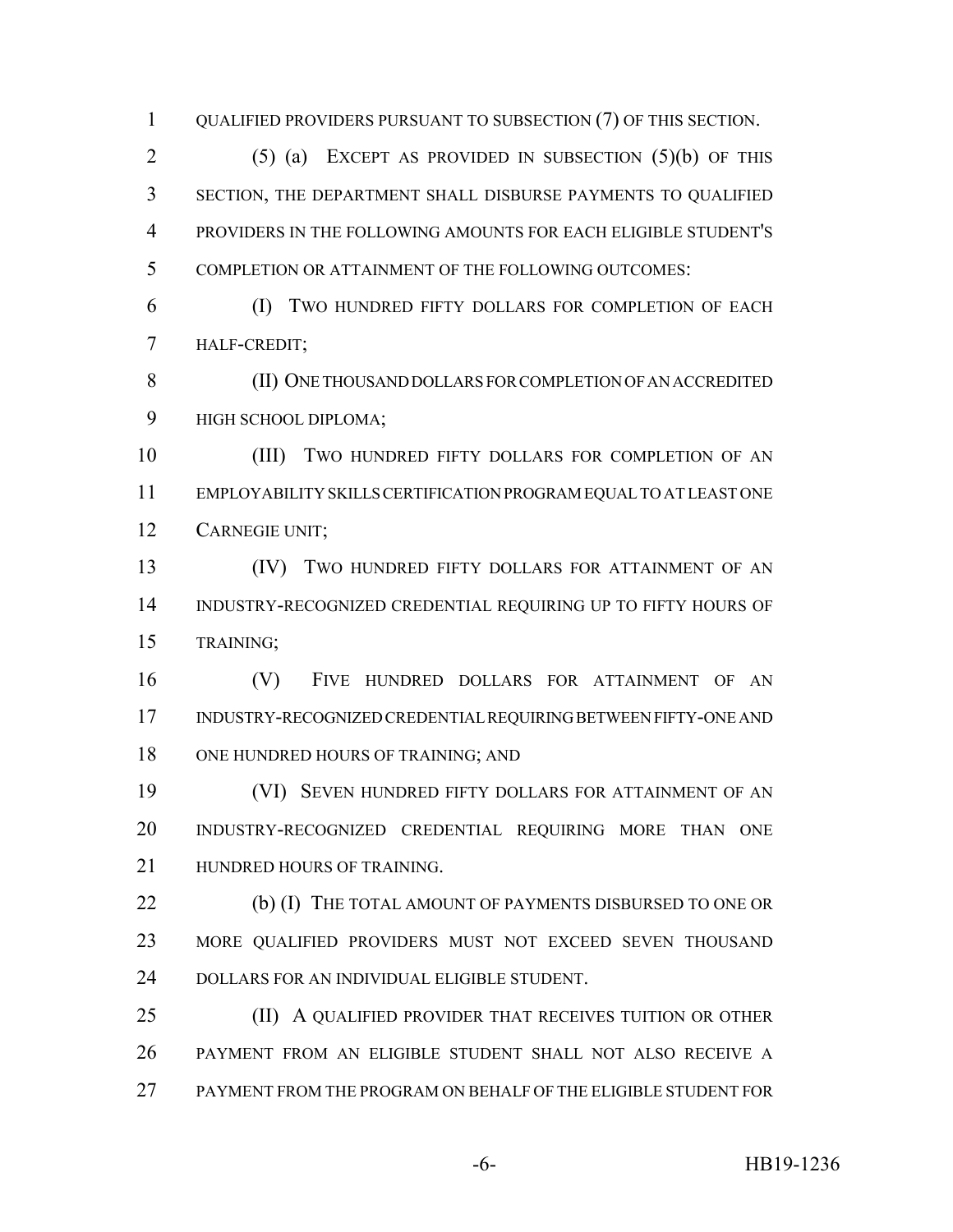THE SAME COURSE OR PROGRAM.

 (6) (a) QUALIFIED PROVIDERS SHALL SUBMIT INVOICES ON AN ONGOING BASIS TO THE DEPARTMENT FOR PAYMENTS FOR STUDENT COMPLETION OR ATTAINMENT OF GOALS SET FORTH IN SUBSECTION (5) OF THIS SECTION. THE DEPARTMENT SHALL DETERMINE THE SUBMISSION DATES FOR THE INVOICES. SUBJECT TO AVAILABLE APPROPRIATIONS, QUALIFIED PROVIDERS WHO SUBMIT INVOICES ON OR BEFORE THE DATES DETERMINED BY THE DEPARTMENT SHALL RECEIVE PAYMENTS. IF AVAILABLE APPROPRIATIONS ARE INSUFFICIENT TO SATISFY ALL INVOICES RECEIVED BY THE SUBMISSION DATE, THE DEPARTMENT SHALL REDUCE ALL GRANT PAYMENTS BY THE SAME PERCENTAGE UNTIL THE GRANT MONEY IS EXHAUSTED.

 (b) THE DEPARTMENT SHALL PUBLISH MONTHLY REPORTS FOR QUALIFIED PROVIDERS INDICATING THE TOTAL AMOUNT OF PAYMENTS DISBURSED PURSUANT TO THE PROGRAM AND THE TOTAL NUMBER OF STUDENTS ENROLLED IN THE PROGRAM.

 (7) (a) (I) THE DEPARTMENT SHALL REVIEW DATA FROM EACH QUALIFIED PROVIDER TO ENSURE THE PROGRAMS OFFERED BY EACH QUALIFIED PROVIDER ARE MEETING MINIMUM PROGRAM PERFORMANCE STANDARDS, INCLUDING A MINIMUM FIFTY PERCENT HIGH SCHOOL GRADUATION RATE FROM THE QUALIFIED PROVIDER'S PROGRAMS, CALCULATED ONE YEAR IN ARREARS.

23 (II) FOR PURPOSES OF SUBSECTION  $(7)(a)(I)$  OF THIS SECTION:

**(A)** THE HIGH SCHOOL GRADUATION RATE FOR A QUALIFIED PROVIDER IS DETERMINED BY DIVIDING THE TOTAL NUMBER OF HIGH 26 SCHOOL GRADUATES FOR THE COHORT YEAR BY THE TOTAL NUMBER OF ALL STUDENTS FOR THE COHORT YEAR FOR WHICH THE QUALIFIED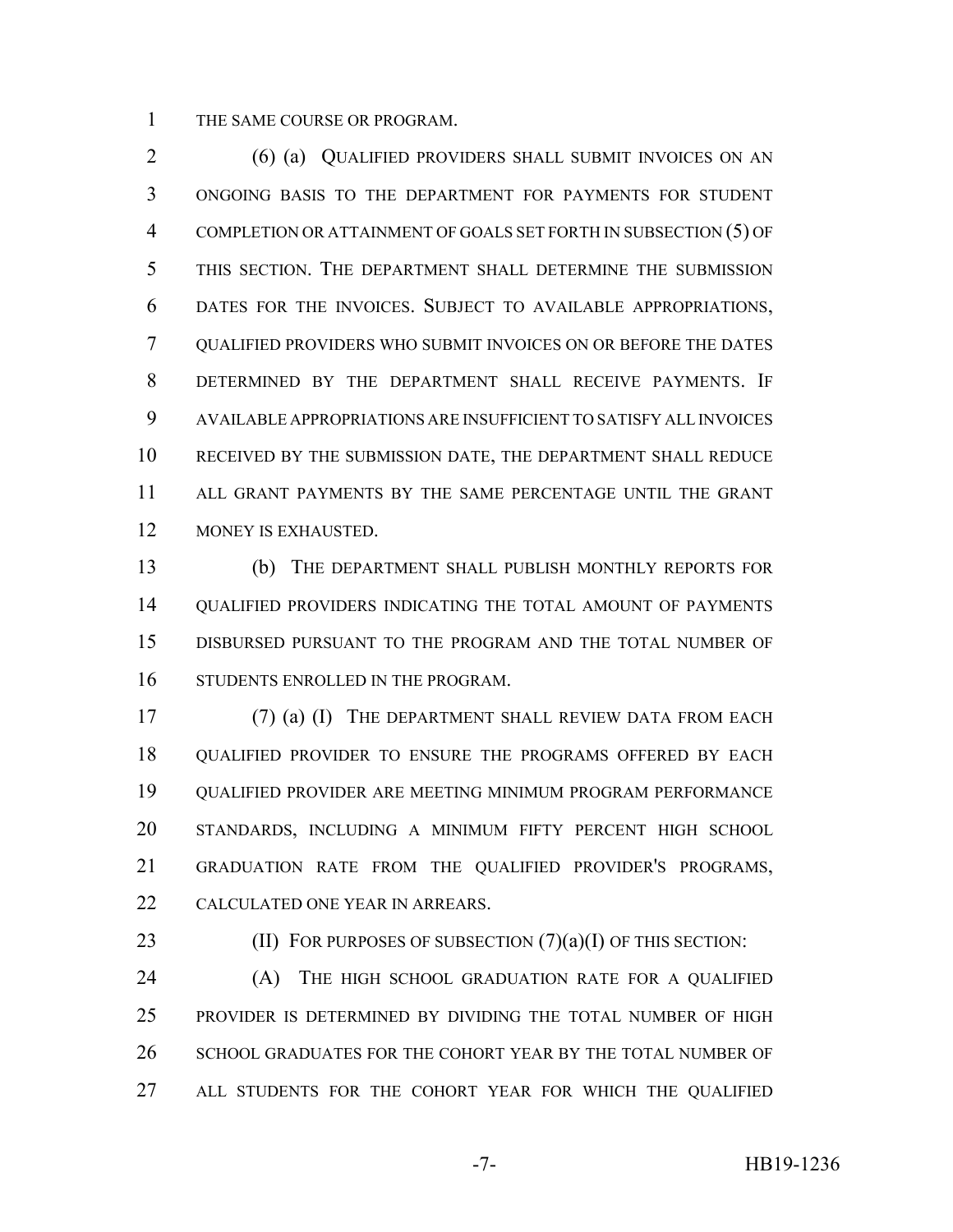PROVIDER HAS RECEIVED PAYMENTS; AND

 (B) THE QUALIFIED PROVIDER'S COST PER GRADUATE IS NOT MORE THAN SEVEN THOUSAND DOLLARS, DETERMINED BY DIVIDING THE TOTAL PAYMENTS RECEIVED BY THE QUALIFIED PROVIDER FOR THE COHORT YEAR DIVIDED BY THE TOTAL NUMBER OF STUDENTS EARNING A HIGH SCHOOL DIPLOMA.

 (b) THE DEPARTMENT SHALL PLACE A QUALIFIED PROVIDER THAT DOES NOT MEET THE PROGRAM PERFORMANCE STANDARDS ESTABLISHED IN THIS SECTION ON PROBATIONARY STATUS FOR THE REMAINDER OF THE STATE FISCAL YEAR.

 (c) THE DEPARTMENT SHALL REMOVE A QUALIFIED PROVIDER FROM THE LIST OF QUALIFIED PROVIDERS IF THE PROVIDER DOES NOT MEET 13 THE PERFORMANCE STANDARDS FOR TWO CONSECUTIVE YEARS.

 **22-10.3-104. Pilot program reporting.** (1) ON OR BEFORE AUGUST 15, 2020, AND ON OR BEFORE AUGUST 15 EACH YEAR THEREAFTER IN WHICH PROGRAM PAYMENTS WERE DISBURSED FOR THE PRIOR STATE FISCAL YEAR, EACH QUALIFIED PROVIDER THAT RECEIVED PAYMENTS PURSUANT TO SECTION 22-10.3-103 UNDER THE PILOT PROGRAM FOR THE PRECEDING STATE FISCAL YEAR SHALL REPORT THE 20 FOLLOWING INFORMATION TO THE DEPARTMENT:

**(a) THE TOTAL NUMBER OF ELIGIBLE STUDENTS FOR WHOM THE** 22 OUALIFIED PROVIDER HAS RECEIVED PAYMENTS;

 (b) THE TOTAL NUMBER OF CREDITS EARNED BY ELIGIBLE 24 STUDENTS FOR WHOM THE QUALIFIED PROVIDER IS RECEIVING PAYMENTS; (c) THE TOTAL NUMBER OF EMPLOYABILITY SKILLS CERTIFICATIONS ISSUED TO ELIGIBLE STUDENTS FOR WHOM THE QUALIFIED PROVIDER IS RECEIVING PAYMENTS;